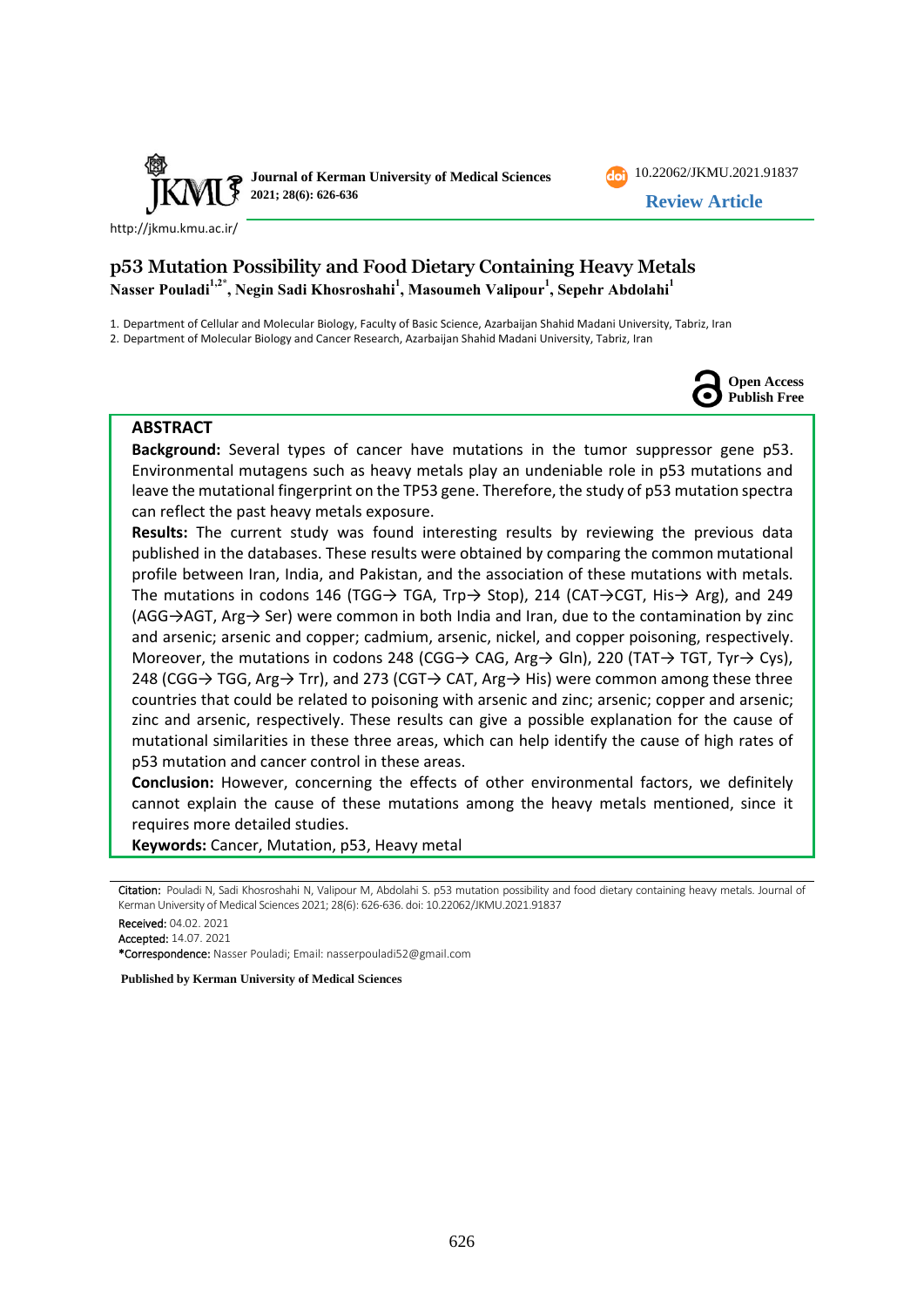#### **Introduction**

large number of deaths in developing countries are due to cancer (1). Finding a cause-effect relationship between heavy metals exposure and health is one of the environmental health challenges. The p53 tumor suppressor gene mutational spectra, as well as the frequency of these mutations, can provide information on heavy metals exposure and doses. Therefore, p53 mutations have been used to find out the relationship between cancers and heavy metals exposure through the diet. On the other hand, the relationship between heavy metals exposure and cancer is known (2). The gene encoding p53 protein is located on the short arm of chromosome 17 (17p13.1). The mutation in this location is seen in most human cancers, and most of the tumors have a p53 mutation (3). So, the mutation at this location can occur by compounds of metal such as arsenic, cadmium, copper, iron, and nickel. These metals are known as carcinogens because of their effects on human health (4). Heavy metals directly or indirectly affect p53 (5). This means that heavy metals: (1) change p53 folding by interacting with it (6); (2) inhibit the main repair systems of deoxyribonucleic (DNA), in which the mutations are accumulated and the genomic instability occurs (5); (3) create oxidative DNA damage by creating oxidative stress (7) and activate cell growth-stimulating signaling cascades (8, 9). Frame shifts and point mutations are the common mutations in p53 that lead to the mutated protein expression due to amino acid changes (10) and decreased expression of p53 protein, respectively (11). While wild p53 is considered a tumor suppressor because of the cell cycle arrest activity, the mutated p53 loses apoptotic ability and causes tumorigenesis and metastasis (12). **A**

Animals and humans can significantly absorb heavy metals through food, especially cereals (13). Rice is one of the commonly used cereals throughout the world and is the main food in Asian countries such as Iran. Given that the great share of the imported rice is from India and Pakistan, the heavy metals concentration in the imported rice from the two mentioned countries must be further taken into consideration in comparison with Iranian rice. High concentrations of heavy metals in Hindi and Pakistani rice have been reported in previous studies (14-18).

The present report implies the important consideration of heavy metals in Hindi and Pakistani rice and possible relationship with cancer problems in Iran and determines comparative p53 mutation profiles for Iran, Pakistan, and India.

#### **Search strategy**

This review was conducted and reported according to quality standards described in the PRISMA 2015 checklist. Two reviewers independently performed study selection, evaluation, and data extraction. The discrepancies in the reviews were resolved by consensus.

Databases PubMed, Web of Science, and Scopus were searched based on the following keywords: "heavy metals", "heavy metal contamination", "rice contamination", "p53", "ROS", "p53 mutation", "dietary contamination", "environmental" contamination", "Iran", "Pakistan", and "India".

As inclusion criteria, the study objective of the publications was checked regarding the association of heavy metals involvement in p53 mutations and prevalence of heavy metal contaminations in rice. The exclusion criteria were studies investigating the mentioned objectives in countries other than Iran, Pakistan, or India.

The information related to the author, year of publication, studied population, and study design was noted and summarized. Studies that did not evaluate any relationship between heavy metals and p53 mutations in terms of environmental and food contamination were excluded from the study.

### **Heavy metals and p53**

Heavy metals affect the TP53 gene and protein through three potential mechanisms: 1) producing reactive oxygen species (ROS): Hydroxyl radicals and other anions are produced by the Fenton and Fenton-like reactions. Most DNA damage is caused by hydroxyl radicals (19, 20); 2) Changing p53 transcription and protein expression: Epigenetic alterations such as methylation can affect the p53 gene expression (21, 22); 3) Unfolding p53: Some heavy metals like mercury, cadmium, and copper destroy the p53 protein function by replacing zinc metal in wild protein structure (23-25). In some studies, the association between the accumulation of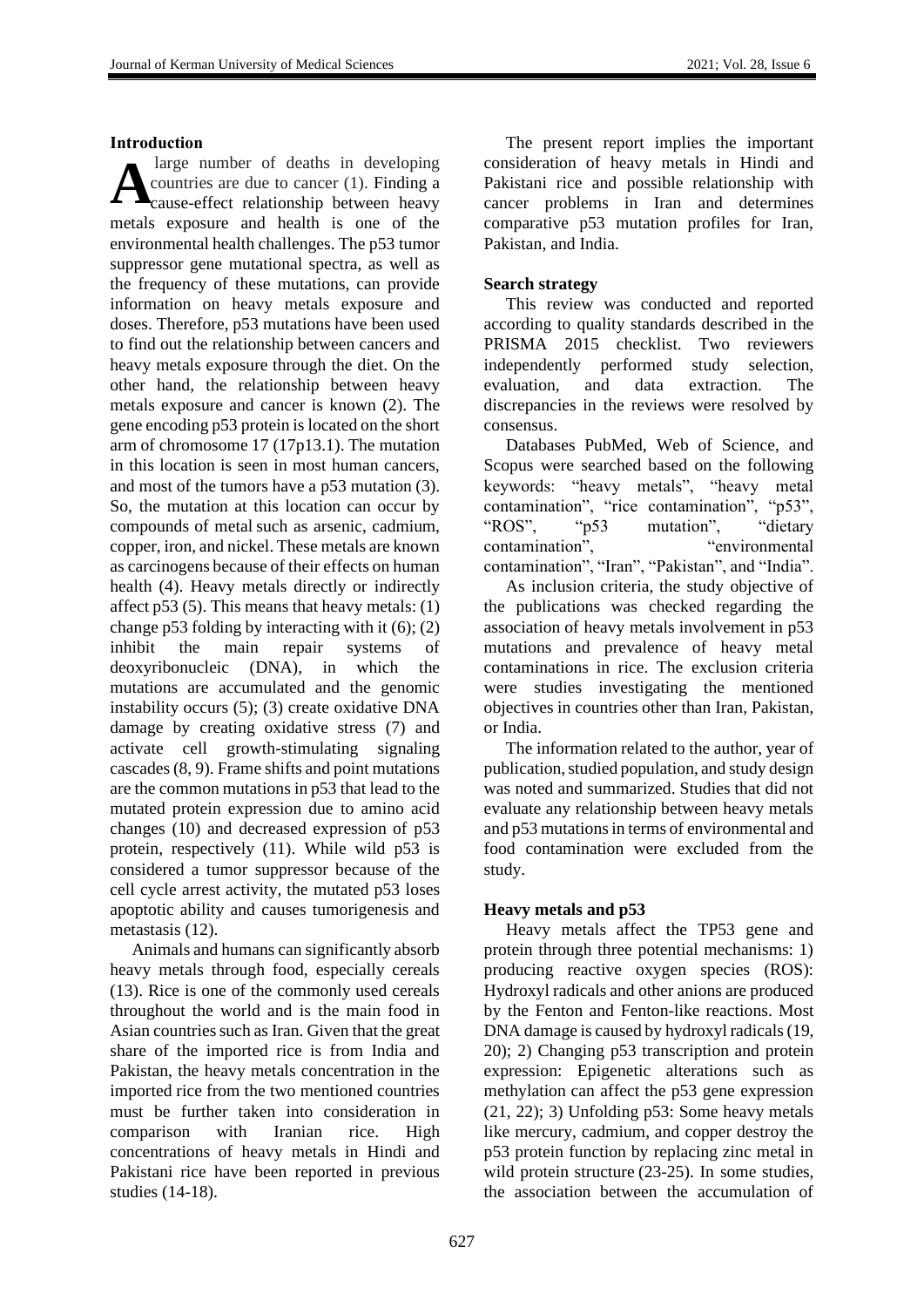some metals such as iron and copper with an aberrant p53 expression in cancer has been shown (26-28). So, heavy metals can change the p53 function, folding, and expression. A summary of the effect of the metal on p53 is shown in Table 1 and Figure 1.

| Table 1. Summary of the effect of the metal on p53 |                                                                |                                                                                                                                                                                                                                                                          |                                                                                                                                                     |                      |  |  |  |  |
|----------------------------------------------------|----------------------------------------------------------------|--------------------------------------------------------------------------------------------------------------------------------------------------------------------------------------------------------------------------------------------------------------------------|-----------------------------------------------------------------------------------------------------------------------------------------------------|----------------------|--|--|--|--|
| <b>Metal</b>                                       | <b>Cancer</b>                                                  | <b>Mutations and</b><br><b>Aberrations</b>                                                                                                                                                                                                                               | <b>Effects</b>                                                                                                                                      | <b>Refs</b>          |  |  |  |  |
| Cadmium                                            | Colon;<br>Hepatocellular<br>carcinoma;<br>Prostate:<br>Breast: | Chromatid gap and break;<br>Chromosome gap and<br>break;<br>Acentric fragment;<br>Tetraploidy;<br>Dicentric                                                                                                                                                              | Efficiency binding of tumor suppressor p53 to<br>DNA inhibited;<br>8-oxo-dGTPase inhibited;<br>Oxidative damage caused                              | (87)                 |  |  |  |  |
|                                                    | and Lung cancer                                                | $G: C$ to $T:A$<br>$G \rightarrow T$<br>G:C to T:A;                                                                                                                                                                                                                      |                                                                                                                                                     | (88)<br>(89)         |  |  |  |  |
| Copper                                             | Liver                                                          | $C:G$ to A:T;<br>C:G to T:A                                                                                                                                                                                                                                              | Oxidative damage caused                                                                                                                             | (27)                 |  |  |  |  |
|                                                    | Liver                                                          | $C \rightarrow T$<br>$G: C$ to $T:A$<br>$A: T$ to $C: G$ ;                                                                                                                                                                                                               |                                                                                                                                                     | (44)<br>(27)         |  |  |  |  |
| <b>Iron</b>                                        | Hepatocellular<br>carcinoma                                    | $G:C$ to $C:G$ ;<br>$G:C$ to $A:T$ ;<br>G:C to T:A                                                                                                                                                                                                                       | Oxidative damage caused                                                                                                                             | (51)                 |  |  |  |  |
| Zinc                                               |                                                                | $G \rightarrow A$                                                                                                                                                                                                                                                        | Decrease of Apoptosis;<br>Increase of p53-dependent mRNA and protein<br>expression through p21 and p53 upregulated<br>modulator of apoptosis (PUMA) | (90)                 |  |  |  |  |
| <b>Nickel</b>                                      | Lung                                                           | G:C to T:A                                                                                                                                                                                                                                                               | Increase of 8-oxo-dGTP                                                                                                                              | (74, 89)             |  |  |  |  |
| <b>Arsenic</b>                                     | Skin                                                           | G:C to T:A;<br>$C \rightarrow T$ :<br>$G \rightarrow A$ ;<br>$G \rightarrow C$ ;<br>$T \rightarrow A$ ;<br>$G \rightarrow T$ ;<br>$T \rightarrow C$ ;<br>$C \rightarrow A$ ;<br>less frequent<br>A:T to T:A;<br>$G:C$ to $C:G$ :<br>$G:C$ to $T:A$ ;<br>$A: T$ to $C: G$ | Oxidative damage cause                                                                                                                              | (39)                 |  |  |  |  |
|                                                    | <b>Bladder</b>                                                 | $G:C$ to $T:A$ ;<br>A:T to G:C<br>G:C to T:A<br>G:C to T:A                                                                                                                                                                                                               |                                                                                                                                                     | (91)<br>(90)<br>(92) |  |  |  |  |

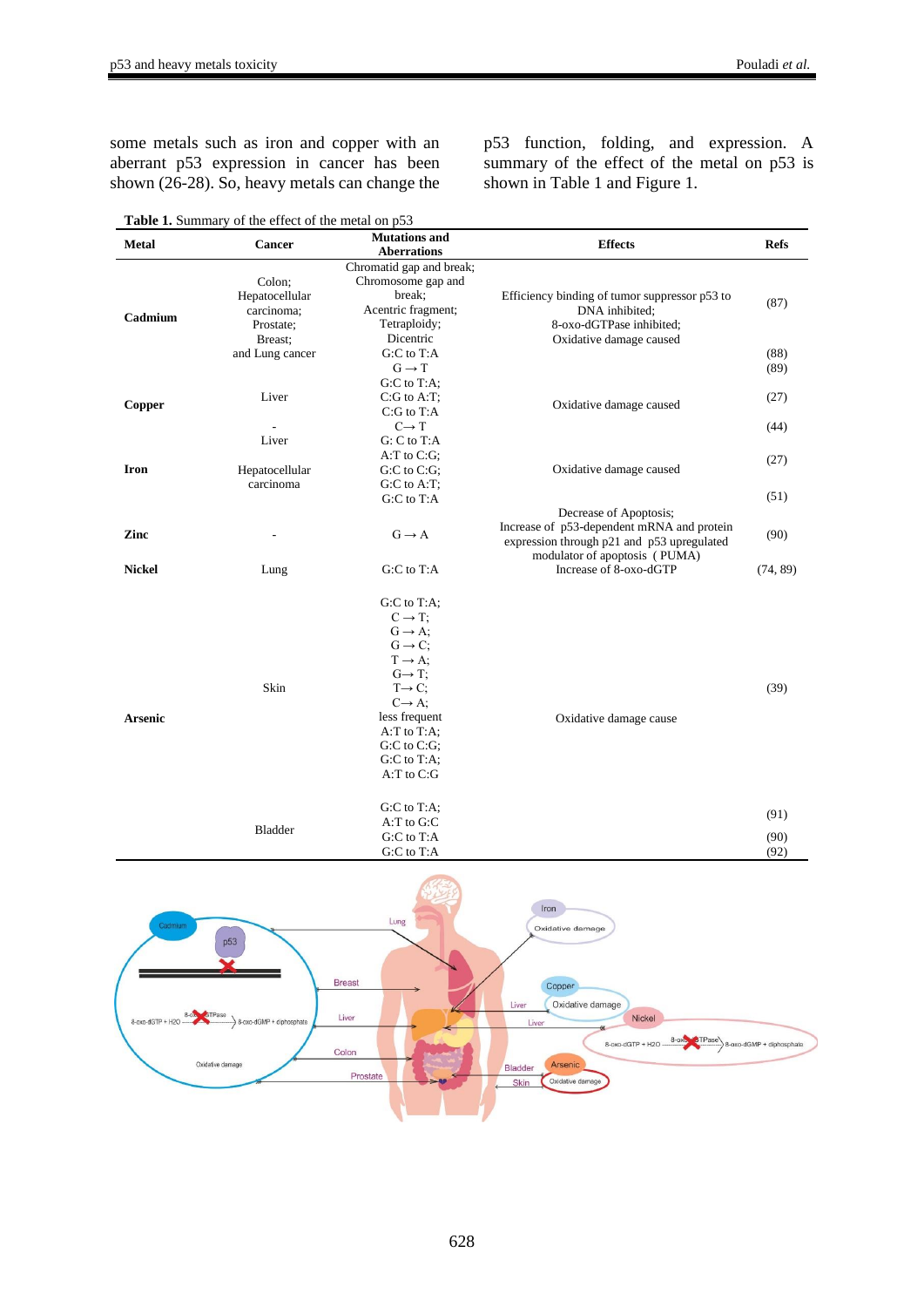#### **1. ROS AND p53**

The innate immune response in the exposure to heavy metals is producing ROS such as hydroxyl radical ( $(OH)$ , superoxide anion  $(O_2^-)$ , and peroxynitrite (ONOO– ) (29). The radical hydroxyl possesses a potential danger for genomic instability through the mutation in purine, pyrimidine, as well as the sugar backbone (30).

The effect of ROS on p53 can be destructive; structural integrity, and therefore, the activity of p53 is affected by ROS because it is a redoxsensitive protein (31). The ten cysteines involved in the binding of the protein to the DNA, make p53 sensitive to ROS (32). The binding of cysteine to metals, nitrosylation, glutathionylation, and oxidation formation by ROS, destroy the p53 protein function (33). The p53 conformational changes are induced by the creation of an oxidation-induced electron-hole. These structural changes occur in DNA-bound p53 protein (34, 35).

It has also been shown that reactive species may cause various damages to DNA, the most common of which is guanine damage that led to breaks in DNA strands and DNA–protein crosslinks. Guanine damage inhibits the replication and transcription, which is mutagenic (36).

#### **2. Arsenic**

The arsenic carcinogenic potential has been proven in cancers such as skin and lung cancers (37, 38). ROS plays an essential role in arsenicinduced toxicity in humans. In arsenic-related skin cancers, G:C to T:A; G:C to C:G; C:G to G:C; A:T to C:G, and A:T to T:A is observed in Tp53 (39).

In addition, arsenic can alter protein expression by decreasing DNA methylation (40). Arsenic, through a mechanism dependent on the methyltransferase/S-Adenosyl methionine (MTase/SAM) pathway, modulates the DNA methylation of the tumor suppressor genes. In this pathway, the methylation of DNA is dependent on the dose of arsenic. Thus, high and low doses of arsenic cause hypomethylation and hypermethylation, respectively. DNA methyltransferase (DNMTs) is an enzyme that participates in DNA methylation, which in collaboration with SAM (the methyl group donor), transfers a methyl group to carbon atom that is located at position 5 of the cytosine nucleobase. The low arsenic concentration by inhibition of DNMTs increases SAM levels, which result in high cytosine methylation, hence, hypermethylation will occur. So the tumor suppressor gene expression will be suppressed (40). Genomic instability increases with the loss of tumor suppressor activity, and thus, the suppression of the cell cycle checkpoint control (41). Therefore, low-dose arsenic can make people more susceptible to cancer. In a report from smelter workers, it has been shown that people who were exposed to low doses of arsenic show more cancer cases than those who were exposed to high doses (42).

High concentrations of arsenic can reduce the methyl groups, which are essential for SAM activity. This methyl group reduction is through the arsenite MTase enzyme that consumes them. So SAM levels decrease, which results in low cytosine methylation. This pathway ultimately leads to genomic hypomethylation. This hypomethylation also leads to increased chromosome fragility and genomic instability, and ultimately, cancer (40).

## **3. Copper**

Copper is one of the metals that play a role in the formation of hydroxyl radicals (**˙**OH), as well as membrane lipid peroxidation. Copper acts as a catalyst for the production of these two agents (43). In most tumors, like the bacterial DNA that is exposed to copper,  $C \rightarrow T$  transitions are often observed (44). Several mutations associated with copper toxicity have been observed in the liver of patients with Wilson's disease, such that mutations included transversions and transversions such as G:C to T:A at codon 249; C:G to A:T and C:G to T:A at codon 250 (27).

P53 activity can also be affected by copper so that zinc cation  $(Zn^{2+})$  in the p53 structure is displaced by cuprous ion  $(Cu<sup>+</sup>)$ , therefore, p53 loses its activity by changing the conformation (45).

### **4. Iron**

Iron is one of the most important metals that many biological processes, such as respiration, require iron (46). Hydroxyl radicals are formed by iron exposure, which results in DNA damage (44). In a study on colon cells, single-stranded mutations were observed for p53 in cells with iron overload (47). Ferritin and Hemin are two important molecules that prevent oxidative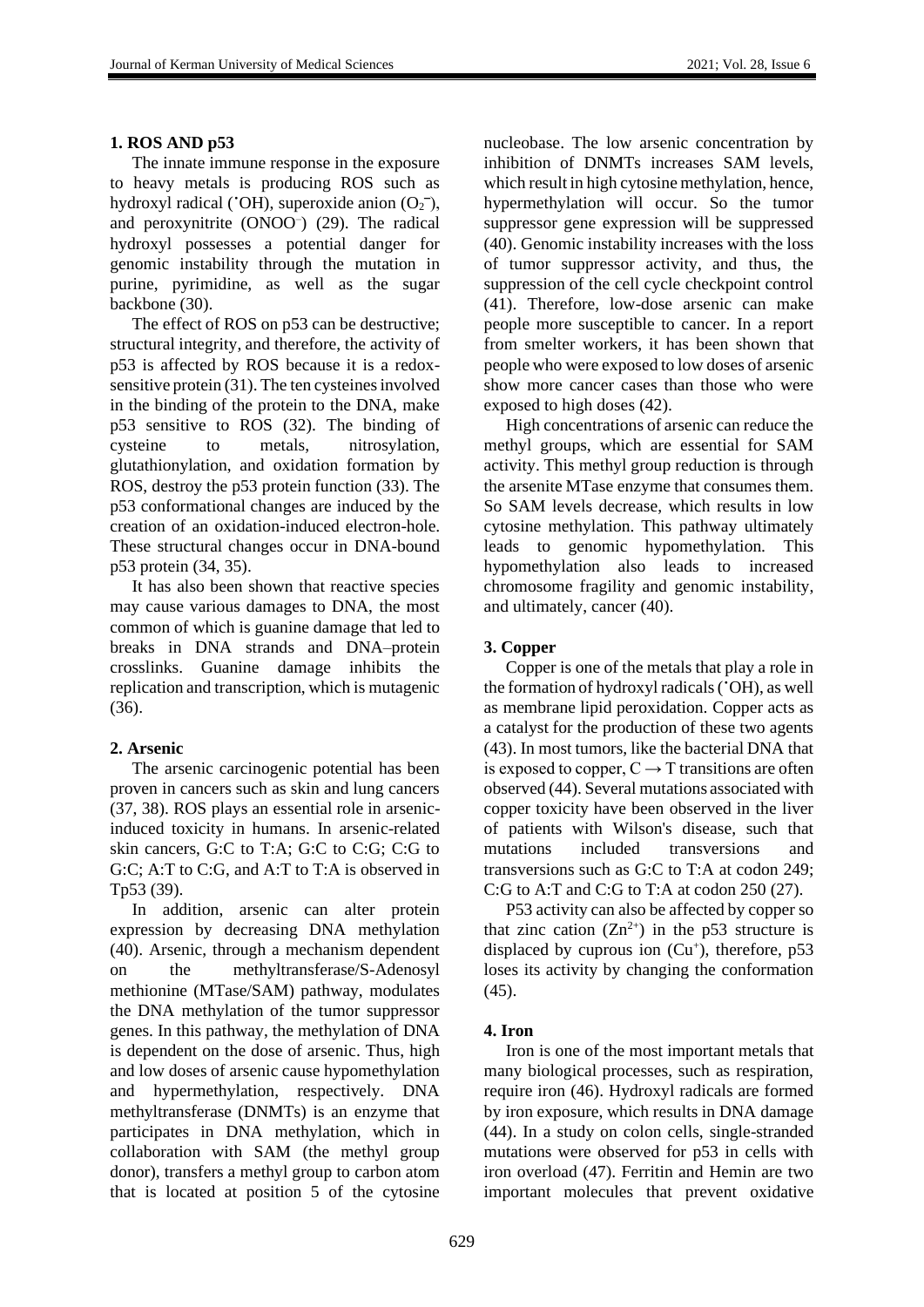damage by binding to the p53, and thus, prevent its loss of conformation (48, 49). Transcription factors such as neuronal PAS domain protein 2 (NPAS2) receive redox signaling by a hemin signaling molecule (50). P53 degradation, nuclear exports, and p53 -DNA binding are facilitated through this signaling by the mediation of hemin (48).

In a study on liver tissue samples in patients with Wilson's disease or hemochromatosis, transversion at 240 and 250 codons with G:C to T:A, C:G to A:T, and C:G to T:A was observed, respectively (51). They have shown that the risk of liver cancer increases with reactive oxygenproducing, especially Nitric oxide synthase 2 (NOS-2) (52). Also, transition mutations, especially G:C to A:T, have been observed in colorectal neoplasms, which are produced by increasing NOS-2 levels (53, 54).

## **5. Cadmium**

Cadmium is a toxic metal that has a genotoxicity effect through the production and enhancement of ROS amount and subsequent DNA damage (55, 56). There is also evidence that p53 needs to bind zinc to fold and function correctly. However, cadmium can be displaced by zinc. This displacement changes the p53 tumor suppressor conformation and function (57). It has also been shown that the cell cycle is arrested in G1 and G2/M phases by cadmium exposure. A study proposed that the suppression of the cell cycle in human breast cancer (MCF-7 cells) was due to conformational changes of p53 zinc finger domain that results in altered protein function, and consequently, inhibits its binding to DNA (57, 58).

A study showed that the apoptotic pathways could be influenced by cadmium, and the interaction of cadmium for cellular proliferation pathways was also identified (59). The same study reported that the expression of some genes, including tumor suppressor genes (also p53), the caspase family protease encoding genes, and some apoptotic pathway regulators such as BCL2-associated X protein (BAX), decreased. It was also shown that the anti-apoptotic B-cell lymphoma 2 (Bcl-2) gene expression is increased in cells exposed to cadmium (55).

It is shown that the concentration of this metal is higher in the cigarette. Therefore, one of the common causes of p53 gene mutations in smokers is cadmium exposure. It is shown that

mutation of G:C to T:A is the most common mutation in these people (60).

## **6. Nickel**

Nickel is one of the metals found in the environment, especially in soil and sediment. Nickel adsorption, which is usually carried out only through contaminated food and water, can lead to negative reactions in people (61). Creating allergic inflammation such as asthma or shortness of breath is the included effect of nickel use (62). In addition, studies have also shown that nickel plays an important role in several types of cancer such as lung and nose (63-66).

Experimental studies have reported that multiple molecular mechanisms have played a role in nickel-induced carcinogenicity (62). Nickel compounds can induce both direct and indirect DNA damage. In direct DNA damage, nickel enters the nucleus that leads to the formation of reactive nickel-oxygen complexes by binding to DNA and reacting with hydrogen peroxide  $(H_2O_2)$  (67, 68). The productions of these compounds are the oxidized form of thymine and cytosine accompanied by 8-OH-dG formation (67). Extreme DNA damage, as well as inhibition of its repair pathways, are generated by oxidative stress (69). Indirect DNA damage is induced by ROS production (70, 71). In kidney epithelial cells exposed to nickel, a T→C transition point mutation in the p53 gene at codon 238 has been observed (72, 73). In another study, high levels of 8-oxo-dG were reported with the mutation of G:C to T:A in lung cancer  $(74)$ .

### **Prevalence of p53 mutation in India, Pakistan, and Iran with a similar food basket**

The presence of metals in the soil and water causes problems for all organisms (75) and endangers human health by bioaccumulation in the food chain (76-79). In recent decades, the increased use of different industrial products such as chemical dyes, metals and the economic development of industries such as cement, petrochemicals, energy, and others has contributed to surface water and underground water pollution in Pakistan. The imbalance of economic and social growth in the recent decade has caused environmental challenges in Pakistan (80). Environmental pollution by metals (including soil, water, sediment, and rice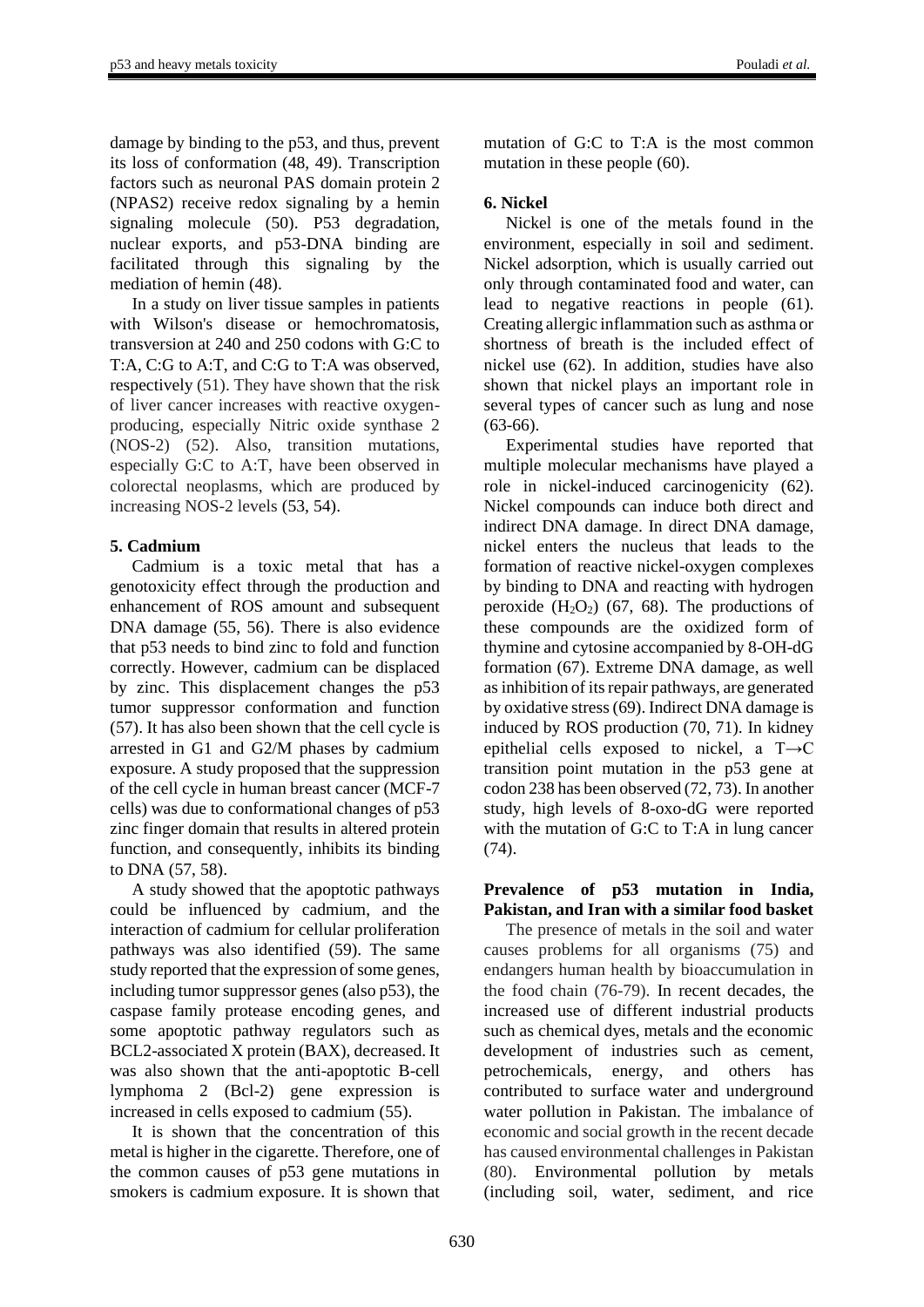samples) of central India is reported. The total heavy metals concentration, such as arsenic and other elements (i.e., iron, nickel, copper, etc.) in the samples, like water, soil, sediment, and rice grain were higher than the standard levels (81- 83). Heavy metals contamination, also affects the environmental samples (i.e. water, soil, dust, food, etc.) in Pakistan (79, 84, 85). Environmental factors, like exposure to heavy metals, predict cancer development (76, 86). As

**Table 2.** Mutations of p53 by metals

a large part of the Iranian food basket containing Hindi and Pakistani grain products, especially rice, it seems that some of the similarities of common mutations in these three areas are the result of this case.

In Table 2, similar mutations in these three areas are arranged; and the possible association of these mutations with heavy metals in the food basket has been studied.

| Codon | <b>Intron/Exon</b> | <b>Nucleotide</b><br>Change | Amino Acid<br><b>Change</b> | Iran   | India | Pakistan                 | <b>Metal</b>                              | <b>References</b> |
|-------|--------------------|-----------------------------|-----------------------------|--------|-------|--------------------------|-------------------------------------------|-------------------|
| 146   | Ex5                | $TGG \rightarrow TGA$       | $Trp \rightarrow Stop$      | $+$    | $+$   | $\overline{\phantom{a}}$ | Copper;<br>Iron;<br>Zinc:<br>Arsenic      | (93, 94)          |
| 214   | Ex6                | $CAT \rightarrow CGT$       | $His \rightarrow Arg$       | $^{+}$ | $+$   | $\overline{\phantom{a}}$ | Arsenic                                   | (60, 94)          |
| 220   | Ex6                | $TAT \rightarrow TGT$       | $Tyr \rightarrow Cys$       | $+$    | $+$   | $+$                      | Arsenic                                   | $(94-96)$         |
| 248   | Ex7                | $CGG \rightarrow CAG$       | $Arg \rightarrow Gln$       | $+$    | $+$   | $+$                      | Copper;<br>Iron;<br>Zinc:<br>Arsenic      | (60, 94, 96, 97)  |
| 248   | Ex7                | $CGG \rightarrow TGG$       | $Arg \rightarrow Try$       | $+$    | $+$   | $\, +$                   | Copper;<br>Arsenic                        | (93, 97, 98)      |
| 249   | Ex7                | $AGG \rightarrow AGT$       | $Arg \rightarrow Ser$       | $+$    | $+$   |                          | Cadmium;<br>Arsenic;<br>Nickel;<br>Copper | (99, 100)         |
| 273   | Ex8                | $CGT \rightarrow CAT$       | $Arg \rightarrow His$       | $+$    | $+$   | $+$                      | Copper;<br>Iron;<br>Zinc;<br>Arsenic      | (60, 94, 96, 97)  |

#### **Conclusion**

Heavy metals induce P53 damages by three potential mechanisms. At high concentrations of heavy metals, the formation of ROS induces mutations in the P53 gene. However, some metals at lower concentrations are more damaging. For example, P53 protein expression, at low concentrations of arsenic, is affected by reducing DNA methylation. In another way, in some heavy metals such as copper, the zinc in the p53 protein is displaced with the copper, and then, unfolds it.

The study of the similar patterns of P53 mutations in different countries and finding the causes of the similarity of P53 mutations occurrence plays an important role in reducing p53 mutations and increasing public health. A recent study has shown that the p53 mutation patterns in some codons were similar in Iran, India, and Pakistan, so that the same heavy metals-contaminated food basket, like crops can be the reason for these similarities. However, further studies are needed to find out the relationship between heavy metals concentration in foods like crops and the occurrence of similar mutagenic patterns in P53.

#### **Acknowledgments**

The authors would like to thank the Head of Radiology Laboratory, Tabriz University, Iran, Mohammadali Hosseinpourfeizi, and all those who helped us with this research. The authors received no specific funding for this work.

#### **Conflicts of interests**

The authors declared that they have no conflict of interest.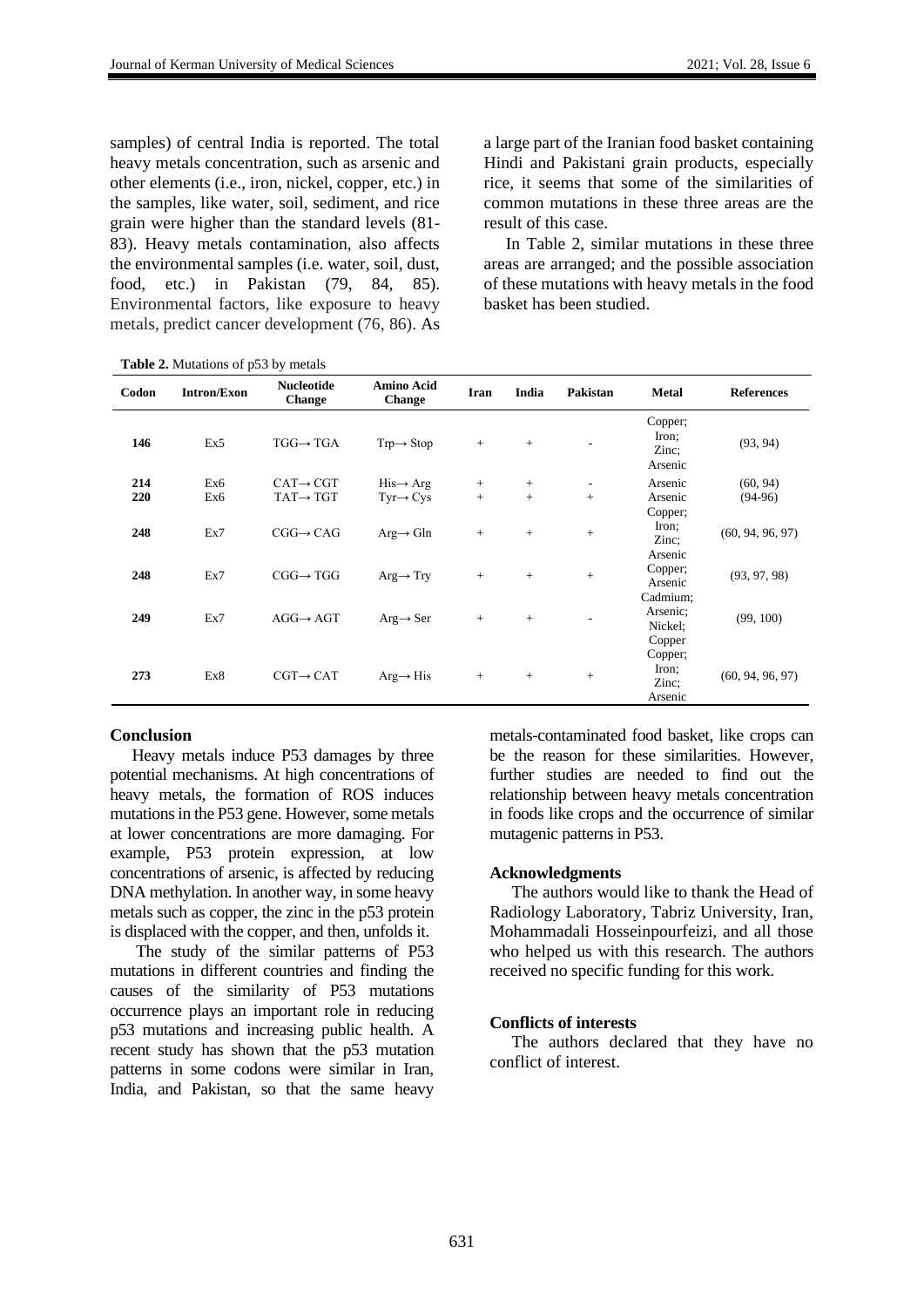## **References**

- 1. Vos T, Lim SS, Abbafati C, Abbas KM, Abbasi M, Abbasifard M, et al. Global burden of 369 diseases and injuries in 204 countries and territories, 1990-2019: a systematic analysis for the global burden of disease study 2019. The Lancet. 2020; 396(10258):1204-22. doi: 10.1016/S0140-6736(20)30925-9.
- 2. Mahurpawar M. effects of heavy metals on human health. International Journal of Research-Granthaalayah. 2015; 3(9):1-7. doi: 10.29121/ granthaalayah.v3.i9SE.2015.3282.
- 3. Kang R, Kroemer G, Tang D. The tumor suppressor protein p53 and the ferroptosis network. Free Radic Biol Med. 2019; 133:162- 168. doi: 10.1016/j.freeradbiomed.2018.05.074.
- 4. Berniyanti T, Palupi R, Kriswandini IL, Bramantoro T, Putri IL. Suitability of MDA, 8- OHdG and wild-type p53 as genotoxic biomarkers in metal (Co, Ni and Cr) exposed dental technicians: a cross-sectional study. BMC Oral Health. 2020; 20(1):65. doi: 10.1186/ s12903-020-1049-1.
- 5. Engwa GA, Ferdinand PU, Nwalo FN, Unachukwu MN. Mechanism and health effects of heavy metal toxicity in humans. In: Karcioglu O., Arslan B. (Eds). Poisoning in the Modern World-New Tricks for an Old Dog? Intechopen; London, UK: 2019. doi: 10.5772/INTECHOPEN. 82511.
- 6. Monastero RN, Vacchi-Suzzi C, Marsit C, Demple B, Meliker JR. Expression of genes involved in stress, toxicity, inflammation, and autoimmunity in relation to cadmium, mercury, and lead in human blood: a pilot study. Toxics. 2018;6(3):35. doi: 10.3390/toxics6030035.
- 7. Sugiyama M. Role of cellular antioxidants in metal-induced damage. Cell biology and toxicology. 1994; 10(1):1-22. doi: 10.1007/BF00757183.
- 8. Genchi G, Sinicropi MS, Lauria G, Carocci A, Catalano A. The effects of cadmium toxicity. Int J Environ Res Public Health. 2020; 17(11):3782. doi: 10.3390/ijerph17113782.
- 9. Shan Z, Wei Z, Shaikh ZA. Suppression of ferroportin expression by cadmium stimulates proliferation, EMT, and migration in triplenegative breast cancer cells. Toxicol Appl Pharmacol. 2018; 356:36-43. doi: 10.1016/j.taap. 2018.07.017.
- 10. Zhou X, Hao Q, Lu H. Mutant p53 in cancer therapy-the barrier or the path. J Mol Cell Biol.

| 2019:                | $11(4):293-305.$ | doi: |
|----------------------|------------------|------|
| 10.1093/jmcb/mjy072. |                  |      |

- 11. Kim MP, Lozano G. Mutant p53 partners in crime. Cell Death Differ. 2018; 25(1):161-168. doi: 10.1038/cdd.2017.185.
- 12. Tang Q, Su Z, Gu W, Rustgi AK. Mutant p53 on the path to metastasis. Trends Cancer. 2020; 6(1):62-73. doi: 10.1016/j.trecan.2019.11.004.
- 13. Rickson R, Deeks L, Graves A, Harris J, Kibblewhite M, Sakrabani R. Input constraints to food production: the impact of soil degradation. Food Security. 2015;7(2):351-64. doi: 10.1007/ s12571-015-0437-x.
- 14. Chanda A, Akhand A, Das A, Hazra S. Cr, Pb and Hg contamination on agricultural soil and paddy grain after irrigation using metropolitan sewage effluent. J Appl Environ Biol Sci. 2011; 1(10):464-9.
- 15. Gayathri V, Revathi K. Seasonal variations of heavy metal distribution in waters and green mussels of ennore and royapuram estuaries, tamilnadu, India. Nature Environment and Pollution Technology. 2013; 12(3):483-86.
- 16. Nawaz A, Khurshid K, Arif MS, Ranjha A. Accumulation of heavy metals in soil and rice plant (Oryza sativa L.) irrigated with industrial effluents. Int J Agric Biol. 2006; 8(3):391-3.
- 17. Noreen M, Shahid M, Iqbal M, Nisar J. Measurement of cytotoxicity and heavy metal load in drains water receiving textile effluents and drinking water in vicinity of drains. Measurement. 2017; 109: 88-99. doi: 10.1016/j.measurement.2017.05.030.
- 18. Shaheen A, Iqbal J, Hussain S. Adaptive geospatial modeling of soil contamination by selected heavy metals in the industrial area of Sheikhupura, Pakistan. Int J Environ Sci Technol. 2019; 16(1):4447-64. doi: 10.1007/s13762-018-1968-4.
- 19. Ahmad SZN, Wan Salleh WN, Ismail AF, Yusof N, Mohd Yusop MZ, Aziz F. Adsorptive removal of heavy metal ions using graphene-based nanomaterials: Toxicity, roles of functional groups and mechanisms. Chemosphere. 2020; 248:126008. doi: 10.1016/j.
- 20. Hartwig A. Metal interaction with redox regulation: an integrating concept in metal carcinogenesis? Free Radic Biol Med. 2013; 55:63-72. doi: 10.1016/j.freeradbiomed.2012.11. 009.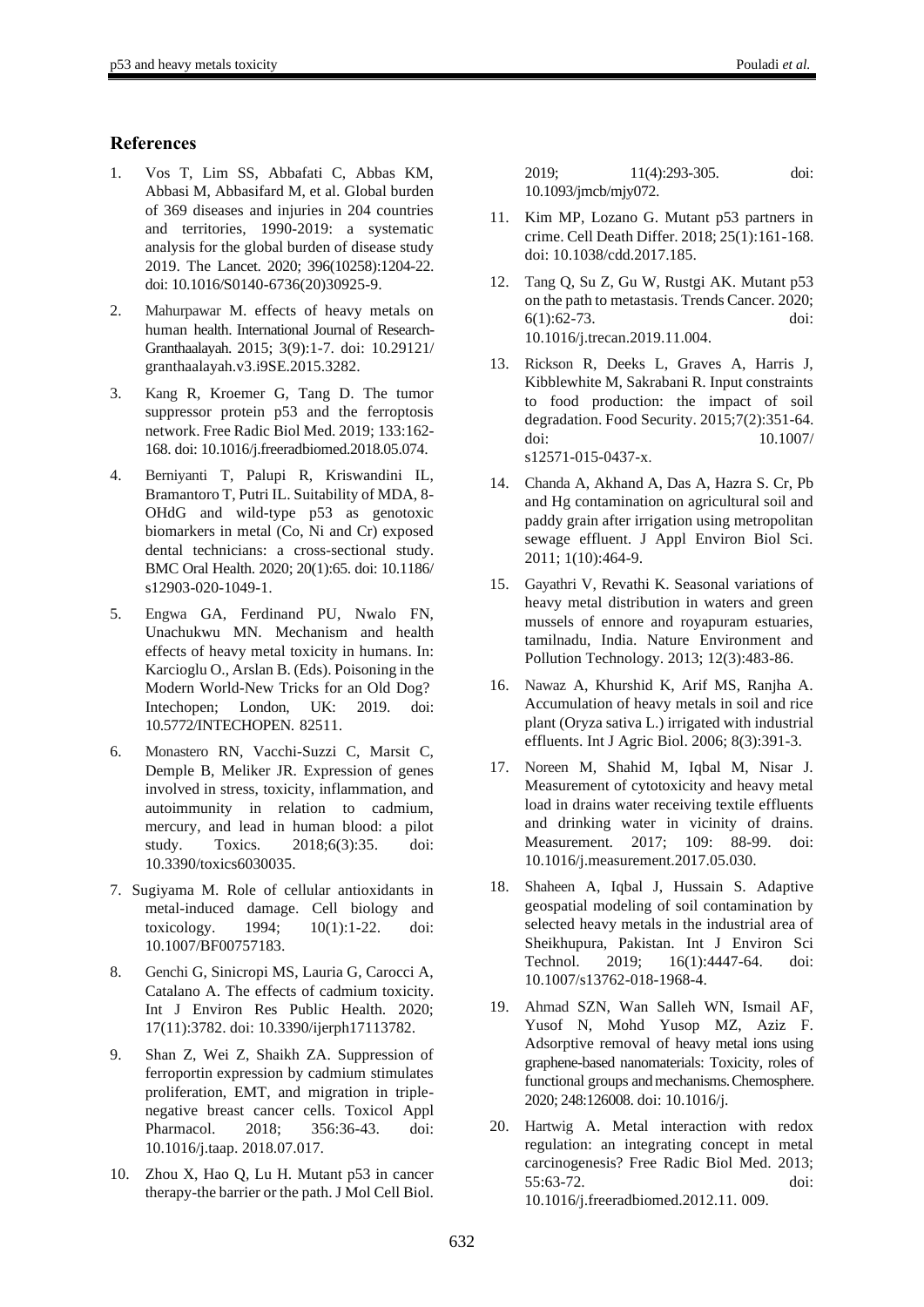- 21. Cheng TF, Choudhuri S, Muldoon-Jacobs K. Epigenetic targets of some toxicologically relevant metals: a review of the literature. J Appl Toxicol. 2012; 32(9):643-53. doi: 10.1002/jat. 2717.
- 22. Chervona Y, Arita A, Costa M. Carcinogenic metals and the epigenome: understanding the effect of nickel, arsenic, and chromium. Metallomics. 2012; 4(7):619-27. doi: 10.1039/c2mt20033c.
- 23. Hainaut P, Mann K. Zinc binding and redox control of p53 structure and function. Antioxid Redox Signal. 2001;3(4):611-23. doi: 10.1089/15230860152542961.
- 24. Hainaut P, Milner J. A structural role for metal ions in the "wild-type" conformation of the tumor suppressor protein p53. Cancer Res. 1993; 53(8):1739-42. PMID: 8467489.
- 25. Hainaut P, Rolley N, Davies M, Milner J. Modulation by copper of p53 conformation and sequence-specific DNA binding: role for Cu (II)/ Cu(I) redox mechanism. Oncogene. 1995; 10(1): 27-32. PMID: 7824276.
- 26. Staib F, Hussain SP, Hofseth LJ, Wang XW, Harris CC. TP53 and liver carcinogenesis. Hum Mutat. 2003; 21(3):201-16. doi: 10.1002/humu. 10176.
- 27. Hussain SP, Raja K, Amstad PA, Sawyer M, Trudel LJ, Wogan GN, et al. Increased p53 mutation load in nontumorous human liver of wilson disease and hemochromatosis: oxyradical overload diseases. Proc Natl Acad Sci USA. 2000 Nov 7;97(23):12770-5. doi: 10.1073/pnas. 220416097.
- 28. Steinbrueck A, Sedgwick AC, Brewster JT, Yan KC, Shang Y, Knoll DM, et al. Transition metal chelators, pro-chelators, and ionophores as small molecule cancer chemotherapeutic agents. Chem Soc Rev. 2020; 49(12):3726- 3747. doi: 10.1039/c9cs00373h.
- 29. Bridge G, Rashid S, Martin SA. DNA mismatch repair and oxidative DNA damage: implications for cancer biology and treatment. Cancers. 2014; 6(3):1597-614. doi: 10.3390/cancers6031597.
- 30. Dizdaroglu M. Oxidatively induced DNA damage: mechanisms, repair and disease. Cancer letters. 2012; 327(1-2):26-47. doi: 10.1016/j.canlet. 2012.01.016.
- 31. Hainaut P, Milner J. Redox modulation of p53 conformation and sequence-specific DNA binding *in vitro*. Cancer Res. 1993; 53(19): 4469-73. PMID: 8402615.
- 32. Shi T, Dansen TB. Reactive Oxygen Species Induced p53 Activation: DNA Damage, Redox Signaling, or Both? Antioxid Redox Signal. 2020; 33(12):839-859. doi: 10.1089/ars.2020. 8074.
- 33. Kim DH, Kundu JK, Surh YJ. Redox modulation of p53: mechanisms and functional significance. Mol Carcinog. 2011; 50(4):222-34. doi: 10.1002/mc.20709.
- 34. Augustyn KE, Merino EJ, Barton JK. A role for DNA-mediated charge transport in regulating p53: Oxidation of the DNA-bound protein from a distance. Proceedings of the National Academy of Sciences. 2007; 104(48):18907-12. doi: 10.1073/pnas.0709326104.
- 35. Schaefer KN, Barton JK. DNA-mediated oxidation of p53. Biochemistry. 2014; 53(21): 3467-75. doi: 10.1021/bi5003184.
- 36. Jena NR. DNA damage by reactive species: Mechanisms, mutation and repair. J Biosci. 2012; 37(3):503-17. doi: 10.1007/s12038-012- 9218-2.
- 37. Tapio S, Grosche B. Arsenic in the aetiology of cancer. Mutat Res. 2006; 612(3):215-246. doi: 10.1016/j.mrrev.2006.02.001.
- 38. Yoshida T, Yamauchi H, Fan Sun G. Chronic health effects in people exposed to arsenic via the drinking water: dose-response relationships in review. Toxicol Appl Pharmacol. 2004; 198(3): 243-52. doi: 10.1016/j.taap.2003.10.022.
- 39. Hsu CH, Yang SA, Wang JY, Yu HS, Lin SR. Mutational spectrum of p53 gene in arsenicrelated skin cancers from the blackfoot disease endemic area of Taiwan. Br J Cancer. 1999; 80(7):1080-6. doi: 10.1038/sj.bjc.6690467.
- 40. Mass MJ, Wang L. Alterations of methylation of the tumor suppressor gene p53: insights into potential mechanisms of arsenic carcinogenesis. In: Abernathy CO, Calderon RL, Chappell WR, editors. Arsenic: Exposure and Health Effects. New York: Chapman & Hall; 1997. p. 338-48.
- 41. Kuerbitz SJ, Plunkett BS, Walsh WV, Kastan MB. Wild-type p53 is a cell cycle checkpoint determinant following irradiation. Proc Natl Acad Sci U S A. 1992; 89(16):7491-5. doi: 10.1073/pnas.89. 16.7491.
- 42. Mahipal SS, Rajeev K. Arsenic-induced neurotoxic & carcinogenic effects on humans. Open Acc J of Toxicol. 2018; 3(4): 555617. doi: 10.19080/OAJT.2018.03.555617.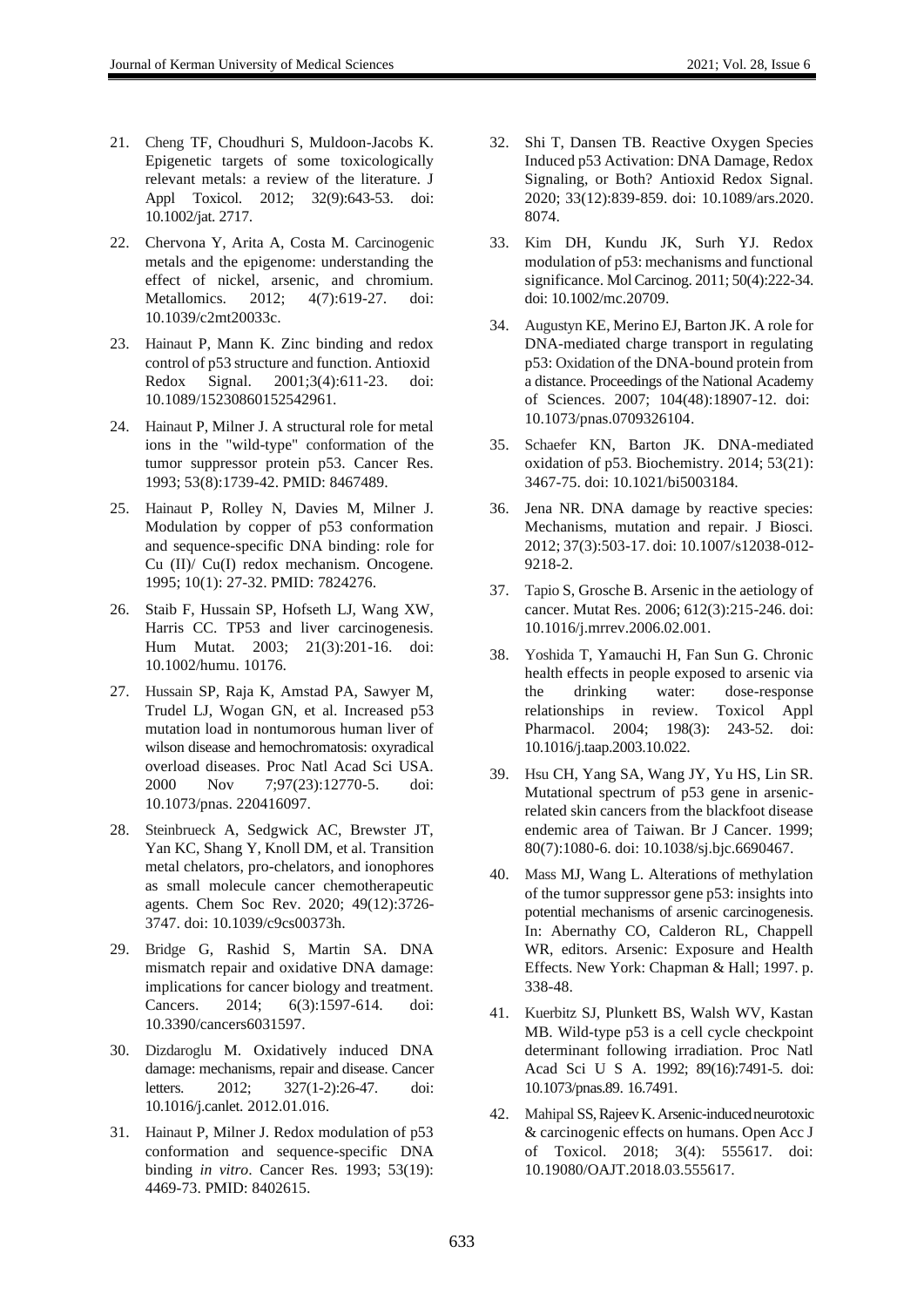- 43. Wang Z, Tang M. Research progress on toxicity, function, and mechanism of metal oxide nanoparticles on vascular endothelial cells. J Appl Toxicol. 2021 May;41(5):683-700. doi: 10.1002/jat.4121.
- 44. Tkeshelashvili LK, McBride T, Spence K, Loeb LA. Mutation spectrum of copper-induced DNA damage. J Biol Chem. 1991; 266(10):6401-6. PMID: 1618873.
- 45. VanLandingham JW, Fitch CA, Levenson CW. Zinc inhibits the nuclear translocation of the tumor suppressor protein p53 and protects cultured human neurons from copper-induced neurotoxicity. Neuromolecular Med. 2002; 1(3):171-82. doi: 10.1385/NMM:1:3:171.
- 46. Andrews NC. Iron homeostasis: insights from genetics and animal models. Nat Rev Genet. 2000; 1(3):208-17. doi: 10.1038/35042073.
- 47. Knobel Y, Weise A, Glei M, Sendt W, Claussen U, Pool-Zobel BL. Ferric iron is genotoxic in non-transformed and preneoplastic human colon cells. Food Chem Toxicol. 2007; 45(5):804-11. doi: 10.1016/j.fct.2006.10.028.
- 48. Shen J, Sheng X, Chang Z, Wu Q, Wang S, Xuan Z, Li D, Wu Y, Shang Y, Kong X, Yu L, Li L, Ruan K, Hu H, Huang Y, Hui L, Xie D, Wang F, Hu R. Iron metabolism regulates p53 signaling through direct heme-p53 interaction and modulation of p53 localization, stability, and function. Cell Rep. 2014; 7(1):180-93. doi: 10.1016/j.celrep.2014.02.042.
- 49. 59. Lee JH, Jang H, Cho EJ, Youn HD. Ferritin binds and activates p53 under oxidative stress. Biochem Biophys Res Commun. 2009; 389(3): 399-404. doi: 10.1016/j.bbrc.2009.08.125.
- 50. Dioum EM, Rutter J, Tuckerman JR, Gonzalez G, Gilles-Gonzalez MA, McKnight SL. NPAS2: a gas-responsive transcription factor. Science. 2002; 298(5602):2385-7. doi: 10.1126/science. 1078456.
- 51. Marrogi AJ, Khan MA, van Gijssel HE, Welsh JA, Rahim H, Demetris AJ, Kowdley KV, Hussain SP, Nair J, Bartsch H, Okby N, Poirier MC, Ishak KG, Harris CC. Oxidative stress and p53 mutations in the carcinogenesis of iron overload-associated hepatocellular carcinoma. J Natl Cancer Inst. 2001; 93(21):1652-5. doi: 10.1093/jnci/93.21.1652.
- 52. Meneghini R. Iron homeostasis, oxidative stress, and DNA damage. Free Radic Biol Med. 1997; 23(5):783-92. doi: 10.1016/s0891- 5849 (97)00016-6.
- 53. Wink DA, Kasprzak KS, Maragos CM, Elespuru RK, Misra M, Dunams TM, et al. DNA deaminating ability and genotoxicity of nitric oxide and its progenitors. Science. 1991; 254(5034):1001-3. doi: 10.1126/science.1948068.
- 54. Ambs S, Bennett WP, Merriam WG, Ogunfusika MO, Oser SM, Harrington AM, et al. Relationship between p53 mutations and inducible nitric oxide synthase expression in human colorectal cancer. J Natl Cancer Inst. 1999; 91(1):86-8. doi: 10.1093/jnci/91.1.86.
- 55. Filipic M. Mechanisms of cadmium induced genomic instability. Mutat Res. 2012; 733(1- 2):69-77. doi: 10.1016/j.mrfmmm.2011.09.002.
- 56. Liu J, Qu W, Kadiiska MB. Role of oxidative stress in cadmium toxicity and carcinogenesis. Toxicol Appl Pharmacol. 2009; 238(3):209- 14. doi: 10.1016/j.taap.2009.01.029.
- 57. Méplan C, Mann K, Hainaut P. Cadmium induces conformational modifications of wildtype p53 and suppresses p53 response to DNA damage in cultured cells. J Biol Chem. 1999; 274(44):31663-70. doi: 10.1074/jbc.274.44. 31663.
- 58. Hartwig A. Zinc finger proteins as potential targets for toxic metal ions: differential effects on structure and function. Antioxid Redox Signal. 2001; 3(4):625-34. doi: 10.1089/15230860152 542970.
- 59. Zhou T, Jia X, Chapin RE, Maronpot RR, Harris MW, Liu J, Waalkes MP, Eddy EM. Cadmium at a non-toxic dose alters gene expression in mouse testes. Toxicol Lett. 2004; 154(3):191-200. doi: 10.1016/j.toxlet.2004. 07.015.
- 60. Hsieh LL, Wang PF, Chen IH, Liao CT, Wang HM, Chen MC, Chang JT, Cheng AJ. Characteristics of mutations in the p53 gene in oral squamous cell carcinoma associated with betel quid chewing and cigarette smoking in Taiwanese. Carcinogenesis. 2001; 22(9):1497- 503. doi: 10.1093/carcin/22.9.1497.
- 61. Costa M, Davidson TL, Chen H, Ke Q, Zhang P, Yan Y, Huang C, Kluz T. Nickel carcinogenesis: epigenetics and hypoxia signaling. Mutat Res. 2005; 592(1-2):79-88. doi: 10.1016/j.mrfmmm. 2005.06.008.
- 62. Cameron KS, Buchner V, Tchounwou PB. Exploring the molecular mechanisms of nickel-induced genotoxicity and carcinogenicity: a literature review. Rev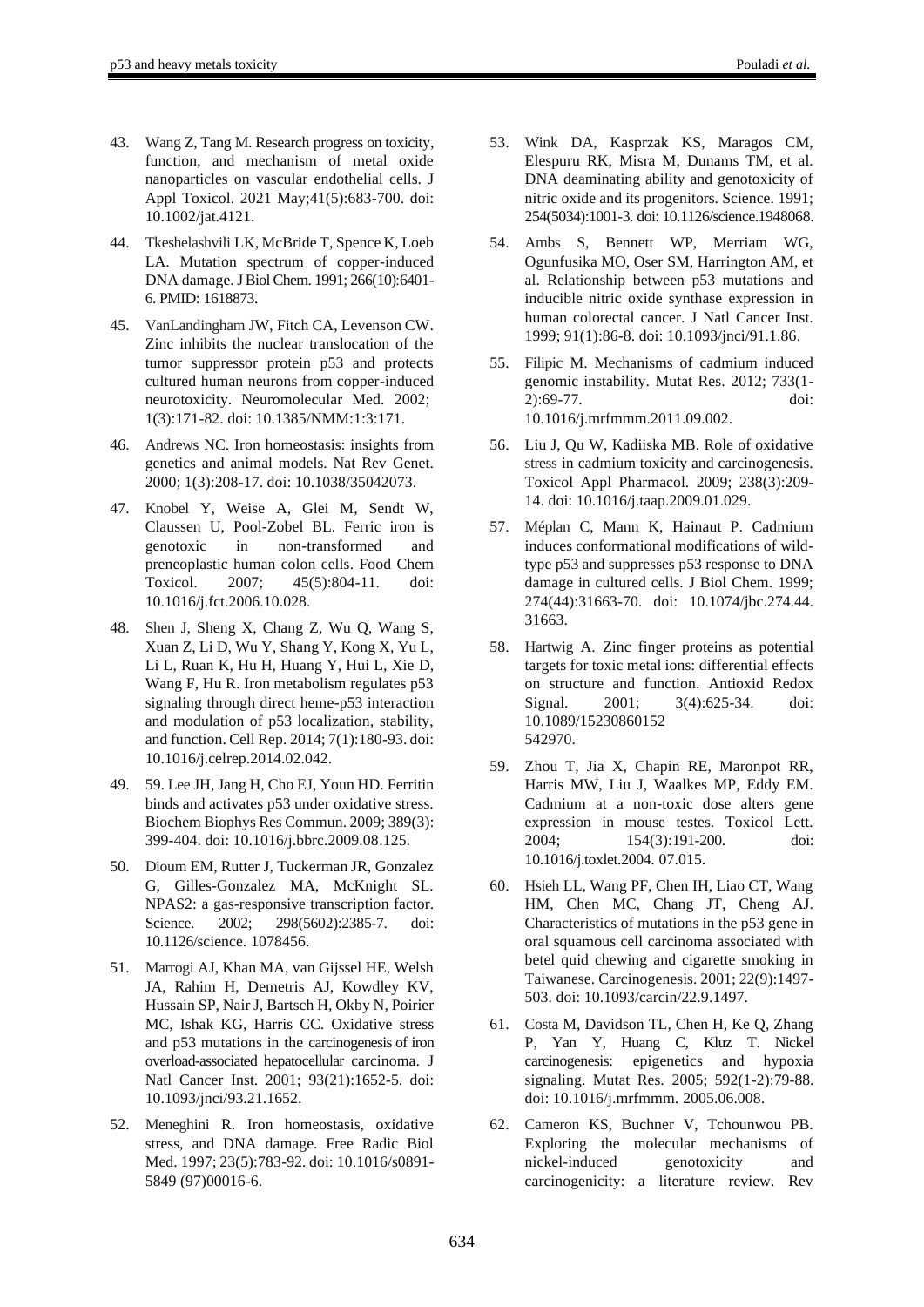- 63. Anttila A, Pukkala E, Aitio A, Rantanen T, Karjalainen S. Update of cancer incidence among workers at a copper/nickel smelter and nickel refinery. Int Arch Occup Environ Health. 1998; 71(4):245-50. doi: 10.1007/s004200050276.
- 64. Clemens F, Landolph JR. Genotoxicity of samples of nickel refinery dust. Toxicological sciences: an official journal of the Society of Toxicology. 2003; 73(1):114-23. doi: 10.1093/ toxsci/kfg070.
- 65. Kiilunen M, Utela J, Rantanen T, Norppa H, Tossavainen A, Koponen M, Paakkulainen H, Aitio A. Exposure to soluble nickel in electrolytic nickel refining. Ann Occup Hyg. 1997; 41(2):167-88. doi: 10.1016/s0003-4878 (96)00032-4.
- 66. Hostynek JJ. Nickel-induced hypersensitivity: etiology, immune reactions, prevention and therapy. Arch Dermatol Res. 2002; 294(6):249-67. doi: 10.1007/s00403-002- 0319-x.
- 67. Kawanishi S, Oikawa S, Inoue S, Nishino K. Distinct mechanisms of oxidative DNA damage induced by carcinogenic nickel subsulfide and nickel oxides. Environ Health Perspect. 2002; 110 Suppl 5(Suppl 5):789-91. doi: 10.1289/ehp.02110s5789.
- 68. Gupta AD, Dhundasi SA, Ambekar JG, Das KK. Effect of l-ascorbic acid on antioxidant defense system in testes of albino rats exposed to nickel sulfate. J Basic Clin Physiol Pharmacol. 2007; 18(4):255-66. doi: 10.1515/jbcpp.2007.18.4. 255.
- 69. Kasprzak KS, Sunderman FW Jr, Salnikow K. Nickel carcinogenesis. Mutat Res. 2003; 533(1-2):67-97. doi: 10.1016/j.mrfmmm.2003.08.021.
- 70. Klaunig JE, Kamendulis LM. The role of oxidative stress in carcinogenesis. Annu Rev Pharmacol Toxicol. 2004; 44:239-67. doi: 10.1146/annurev.pharmtox.44.101802. 121851.
- 71. Valko M, Rhodes CJ, Moncol J, Izakovic M, Mazur M. Free radicals, metals and antioxidants in oxidative stress-induced cancer. Chem Biol Interact. 2006; 160(1):1-40. doi: 10.1016/j.cbi. 2005.12.009.
- 72. Maehle L, Metcalf RA, Ryberg D, Bennett WP, Harris CC, Haugen A. Altered p53 gene structure and expression in human epithelial

cells after exposure to nickel. Cancer Res. 1992; 52(1):218-21. PMID: 1727381.

- 73. Haugen A, Maehle L, Mollerup S, Rivedal E, Ryberg D. Nickel-induced alterations in human renal epithelial cells. Environ Health Perspect. 1994; 102(3):117-8. doi: 10.1289/ehp.94102s3117.
- 74. Chiou YH, Wong RH, Chao MR, Chen CY, Liou SH, Lee H. Nickel accumulation in lung tissues is associated with increased risk of p53 mutation in lung cancer patients. Environ Mol Mutagen. 2014 Oct;55(8):624-32. doi: 10.1002/em.21867.
- 75. Gerster-Bentaya M. Nutrition-sensitive urban agriculture. Food Sec. 2013;5(5):723-37. doi: 10.1007/s12571-013-0295-3.
- 76. Kim HS, Kim YJ, Seo YR. An Overview of Carcinogenic Heavy Metal: Molecular Toxicity Mechanism and Prevention. J Cancer Prev. 2015: 20(4):232-40. doi: 10.15430/JCP.2015.20.4.232.
- 77. Sá I, Semedo M, Cunha ME. Kidney cancer. Heavy metals as a risk factor. Porto Biomed J. 2016; 1(1):25-8. doi: 10.1016/j.pbj.2016.03.006.
- 78. Goering PL, Barber DS. Hepatotoxicity of copper, Iron, Cadmium, and arsenic A2- McQueen, Charlene A. Comprehensive Toxicology (Second Edition). Oxford: Elsevier. 2010; pp. 501-26. doi:10.1016/B978-0-08- 046884-6.01022-8.
- 79. Waseem A, Arshad J, Iqbal F, Sajjad A, Mehmood Z, Murtaza G. Pollution status of Pakistan: a retrospective review on heavy metal contamination of water, soil, and vegetables. Biomed Res Int. 2014; 2014:813206. doi: 10.1155/2014/813206.
- 80. Tahir MA, Rasheed H, Imran S. Water quality status in rural areas of Pakistan; Islamabad: Pakistan Council of Research in Water Resources. 2010.
- 81. Bhatti SS, Kumar V, Singh N, Sambyal V, Singh J, Katnoria JK, et al. Physico-chemical properties and heavy metal contents of soils and kharif crops of punjab, India. Procedia Environ Sci. 2016; 35:801-8. doi : 10.1016/j.proenv.2016.07. 096.
- 82. Mohankumar K, Hariharan V, Rao NP. Heavy Metal Contamination in Groundwater around Industrial Estate vs Residential Areas in Coimbatore, India. J Clin Diagn Res. 2016; 10(4):BC05-7. doi: 10.7860/JCDR/2016/15943. 7527.